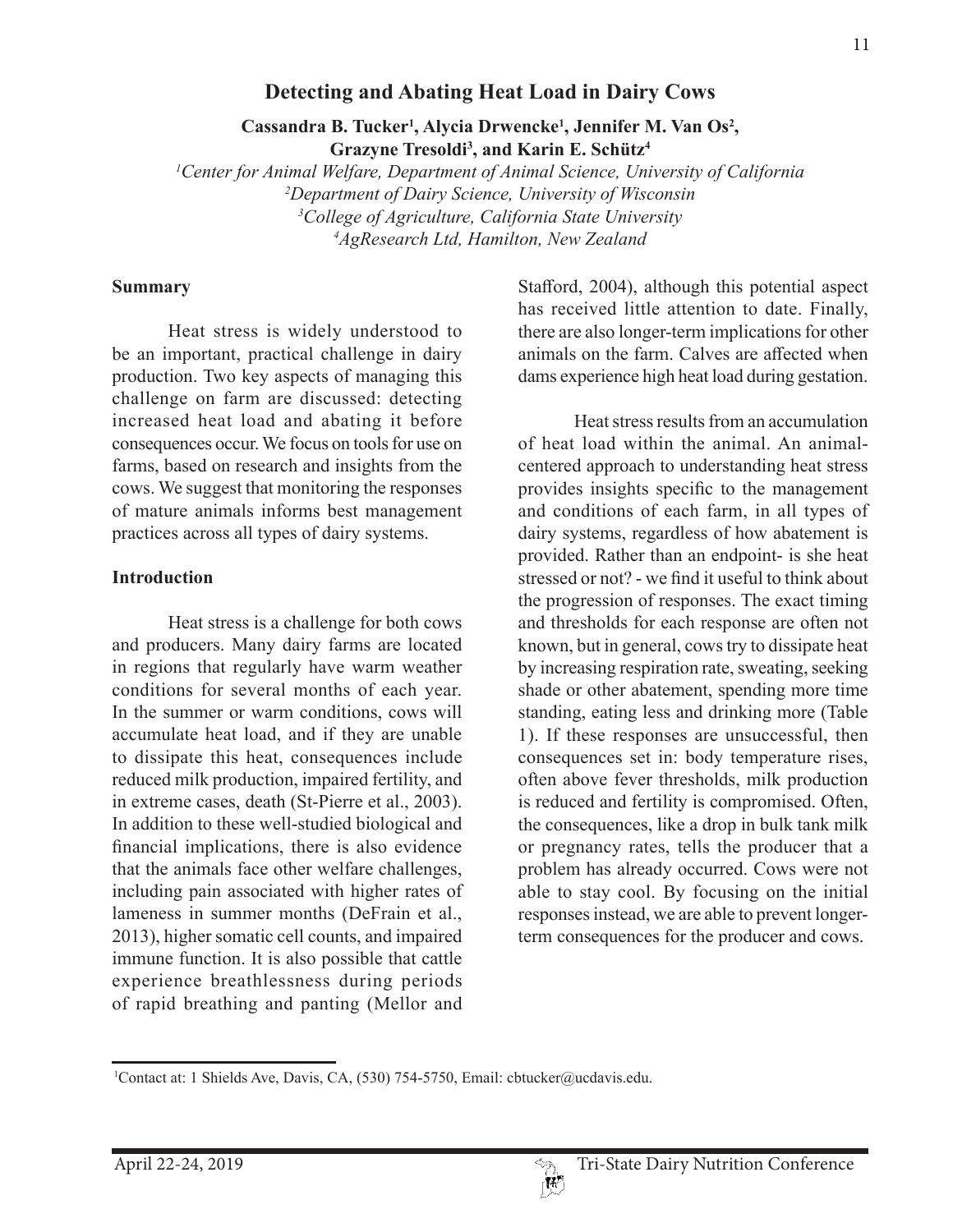## **Detecting Heat Load**

#### *Body temperature*

Elevated body temperature is a clear sign that cattle are accumulating heat load. Monitoring tools, such as intra-vaginal or rumen-based loggers, can provide insights into "pinch points" for heat stress on a dairy. Loggers may be incorporated into regular monitoring systems on the farm, or a consultant or veterinarian may conduct a heat stress evaluation for the farm using this type of technology. Monitoring body temperature over several days in the summer provides valuable information and is justified for several reasons. First, measuring rectal temperature once or a few times per day does not capture what happens for a cow over a 24-h period (Tresoldi et al., 2019). We find that more frequent monitoring, at least every 2 hours, is required to capture a fuller picture. Secondly, using loggers to gather body temperature information allows us to collect data over days, even at night, when cows may be less likely to be observed by the producer or employees. This fuller picture from the body temperature loggers allows us to identify when cows accumulate heat load and tells us what and where abatement is needed. An example of 24-hour body temperature patterns from the UC Davis dairy are provided in Figure 1.

Examples of specific "pinch points" could include, but are not limited to:

- Body temperature rises when cows wait for milking, but not at other times, then investment in cooling in the crowd pen may be warranted,
- Cows are not cooling down overnight, then next step may be to examine cooling in the home pen, where the cows rest, and
- In pasture-based systems, the walk to or from the parlor could be identified as an

area that needs attention, based on a rise in body temperature during this activity.

Temperature thresholds that define fever are as low as 102°F/38.9°C (Hillman et al., 2005) to as high as 104°F/40°C (Burfeind et al., 2012; Pohl et al., 2014), encompassing values within this range: 102.6°F/39.2°C, 102.9°F/39.4°C, 103.1°F/39.5°C, and 103.5°F/39.7°C (summarized by Tresoldi et al., 2019). These fever thresholds aid interpretation of data collected with loggers. It may be useful to look at if fever levels are reached, due to heat stress, and how many hours cows experience these levels of elevated body temperature.

### *Respiration rate and signs of panting*

Increasing respiration rate is a flexible response cows use to reduce heat load. It can be measured by counting flank movements, that is, one full breath includes both the inward and outward motion. Various tools, including the free Thermal Aid app from University of Missouri (thermalnet.missouri.edu/ThermalAid) facilitate taking this information. We have found that we need to measure respiration rate every 90 min over the hottest part of the day to have a full picture of the heat load experienced by lactating dairy cows. Interpreting respiration rate is straightforward at the extremes. Thirty breaths/ min is a cool cow; 100 breaths/min indicates she is hot. It is more difficult to interpret the values in between extremes. Information about when cows will choose to use heat abatement and when body temperature begins to rise inform our understanding of respiration rate: these changes occur between 50 and 80 breaths/min.

What is clear is once signs of panting are involved, cows are at the upper end of their attempts to cope and reduce heat load. Panting involves breathing with the mouth open. The tongue may or may not extend out of the mouth.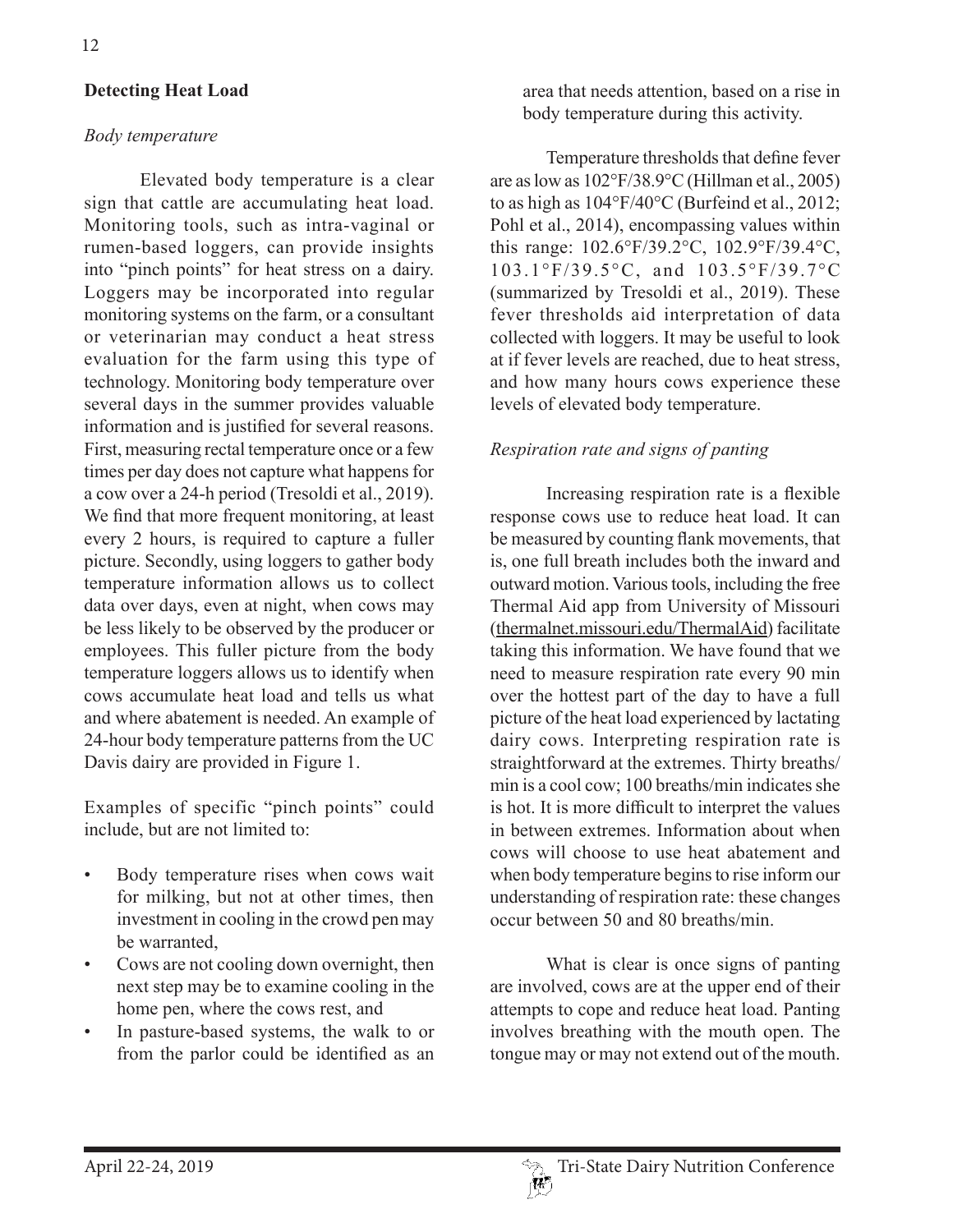On California dairy farms, panting is seen at approximately 100 breaths/min (Tresoldi et al., 2016). Another component of panting is drool. We often see stringy drool before open-mouth panting begins. We think that it may be an indicator that cows are trying to cope and that it may be easier to measure than either respiration rate or body temperature. Current work at UC Davis is investigating the use of early signs of stringy drool as a measure of heat load in dairy cattle.

## *Environmental monitoring*

To supplement an animal-centric approach, we can also measure aspects of the environment. Many recommendations about environmental monitoring focus on ambient air temperature, humidity, solar radiation (or black globe air temperature) and wind speed. The combination of these four measures (heatload indices, HLI) or of air temperature and humidity (temperature-humidity indices, THI) are often referenced in literature about heat stress in dairy cattle. Authors often delineate clear thresholds using these metrics. The trend across the literature is that accumulated heat load begins to affect dairy cow behavior and production as soon as 71 to 73°F/22 to 23°C or THI of 65 to 68. The challenge with this type of environmental monitoring is that the key parameters (temperature, humidity, wind speed and solar radiation) are rarely all monitored on farm. This type of information about the environment is often available and useful in terms of predicting and preparing for heatwave events in a given region. As technology becomes less expensive, it will become easier to incorporate these metrics into controllers for soakers, fans or other forms of cooling on individual dairy farms.

On farms, several other aspects of environmental monitoring are valuable to

consider in an assessment of the dairy's heat stress management. Taking ground or bedding temperatures, with a point-and-shoot infrared gun or an infrared camera, can be useful. Bedding in freestalls with direct sun, for example, can get very hot and increase the "effective" stocking density of the pen in those hours by reducing the number of usable stalls or amount of usable space. Knowing this and raising the producer's awareness of this type of issue can inform how the beds are managed. In drylot dairy farms, we have found that the dirt surface, in full sun, can easily exceed 120°F/49°C. Unsurprisingly, cows in these systems spend less than 2 minutes out of the shade, likely because this unprotected environment is inhospitable (Tresoldi et al., 2017). Infrared images of cows before and after cooling can also be influential visual aids for understanding how well cooling strategies work.

Finally, as a consultant in these matters, it may be helpful to also evaluate how climate is taken into account for soakers or fan activation. If a person turns soakers on or off, discussions comparing the human vs. bovine thermal comfort zones (83 to 90°F/28 to 32°C for humans vs. 41 to  $68^{\circ}F/5$  to  $20^{\circ}C$ ) may be useful. By the time a human feels hot, a cow has already begun to accumulate heat and invest energy into dissipating it. Alternatively, if soakers or fans are controlled with a thermostat, it may be helpful to compare the microclimate of the controller location to where the cows are located. If the controller is located in a cooler corner of the barn, adjustments may need to be made to the activation temperature to match what the cows experience.

## **Abating Heat Load: What Cows Tell Us**

# *Milk production and fertility: the problem has already occurred*

When cows cannot dissipate heat load effectively, they produce less milk, their fertility

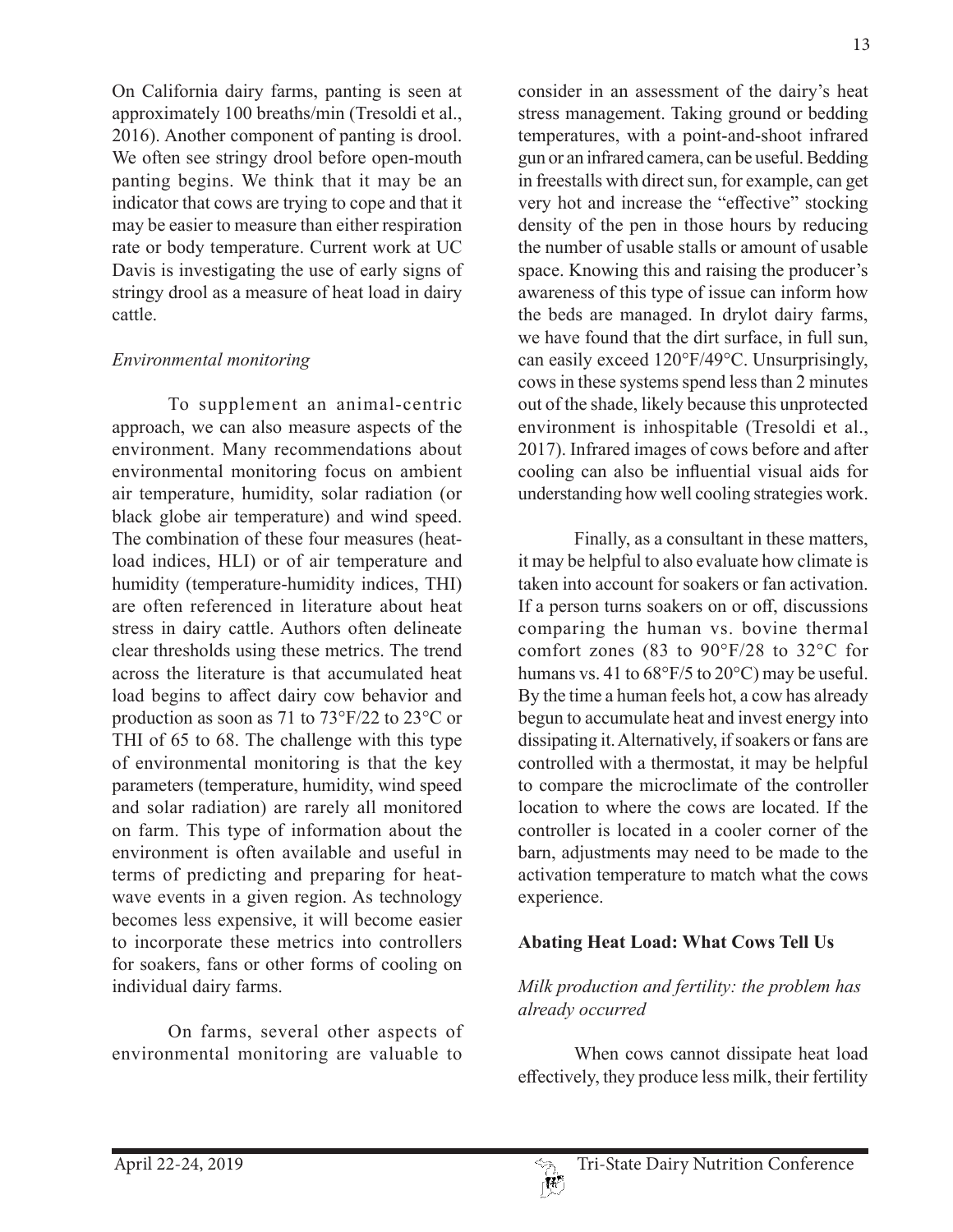is impaired and in extreme cases, they die. By the time these consequences are apparent, the problem has already occurred. This is costly for the dairy producer in several ways: the direct cost of the problems described above, as well as indirect costs associated with reduced feed intake and efficiency and possibly also in terms of higher levels of lameness or claw lesions seen in summer. Higher culling rates associated with low milk production, failure to become and remain pregnant and other health issues are also an indirect cost. The cows also pay a price. They rest less, because they spend more time standing, possibly to increase air flow around their body. It is possible that resting less plays a role in predisposing cows to the higher rates of lameness seen in summer. Lameness is painful. Reduced immune function and higher somatic cell counts are related to other painful conditions, like mastitis. Little is known about what cows experience while panting or with high respiration rates. We have documented that they will assume a statue-like, inactive position at higher respiration rates (Tresoldi et al., 2017), but it is unknown what cows experience during this time.

# *Water cooling and shade: when cows prevent the problem*

If cows have a choice, they will prevent heat load accumulation. This has been well described for shade. More recently, in several studies where we gave cows control over cooling with water, they began to use either soakers or a cow shower, when their respiration rates were 50 to 60 breaths/min (Legrand et al., 2011; Chen et al., 2013). By doing this, cows prevented the rise in body temperature seen in their counterparts that did not have access to or control over their cooling. Similarly, we have begun to monitor when cows stand at the feedbunk, fitted with soakers, but do not eat. More than 80% of cows at the UC Davis dairy are eating when they are

at the bunk overnight or in the early morning, but in mid-afternoon and evening, when ambient conditions are warmest, our cows only feed about 50% of the time they are at the bunk (Tresoldi et al., 2019). These findings bolster what we already knew about shade: cows will seek cooling with water too, especially when combined with shade. Taken together, all of this information indicates that cows have "heat load" intelligence. They will prevent buildup of heat if we give them the opportunity.

## **Conclusion**

An animal-centered approach to heat stress assessment will work across dairy types and climatic conditions. By focusing on responses like respiration rate, panting, cow behavior and body temperatures, we can optimize heat abatement on farms. Consultants and veterinarians providing this type of valueadded service will benefit cows and the producer's bottom line.

# **References**

Burfeind, O., V.S. Suthar, and W. Heuwieser. 2012. Effect of heat stress on body temperature in healthy early postpartum dairy cows. Theriogenology 78:2031-2038. http://dx.doi. org/10.1016/j.theriogenology.2012.07.024.

Chen, J.M., K.E. Schütz, and C.B. Tucker. 2013. Dairy cows use and prefer feed bunks fitted with sprinklers. J. Dairy Sci. 96:5035-5045. http:// dx.doi.org/10.3168/jds.2012-6282.

DeFrain, J.M., M.T. Socha, and D.J. Tomlinson. 2013. Analysis of foot health records from 17 confinement dairies. J. Dairy Sci. 96:7329-7339. http://dx.doi.org/ 10.3168/jds.2012-6017.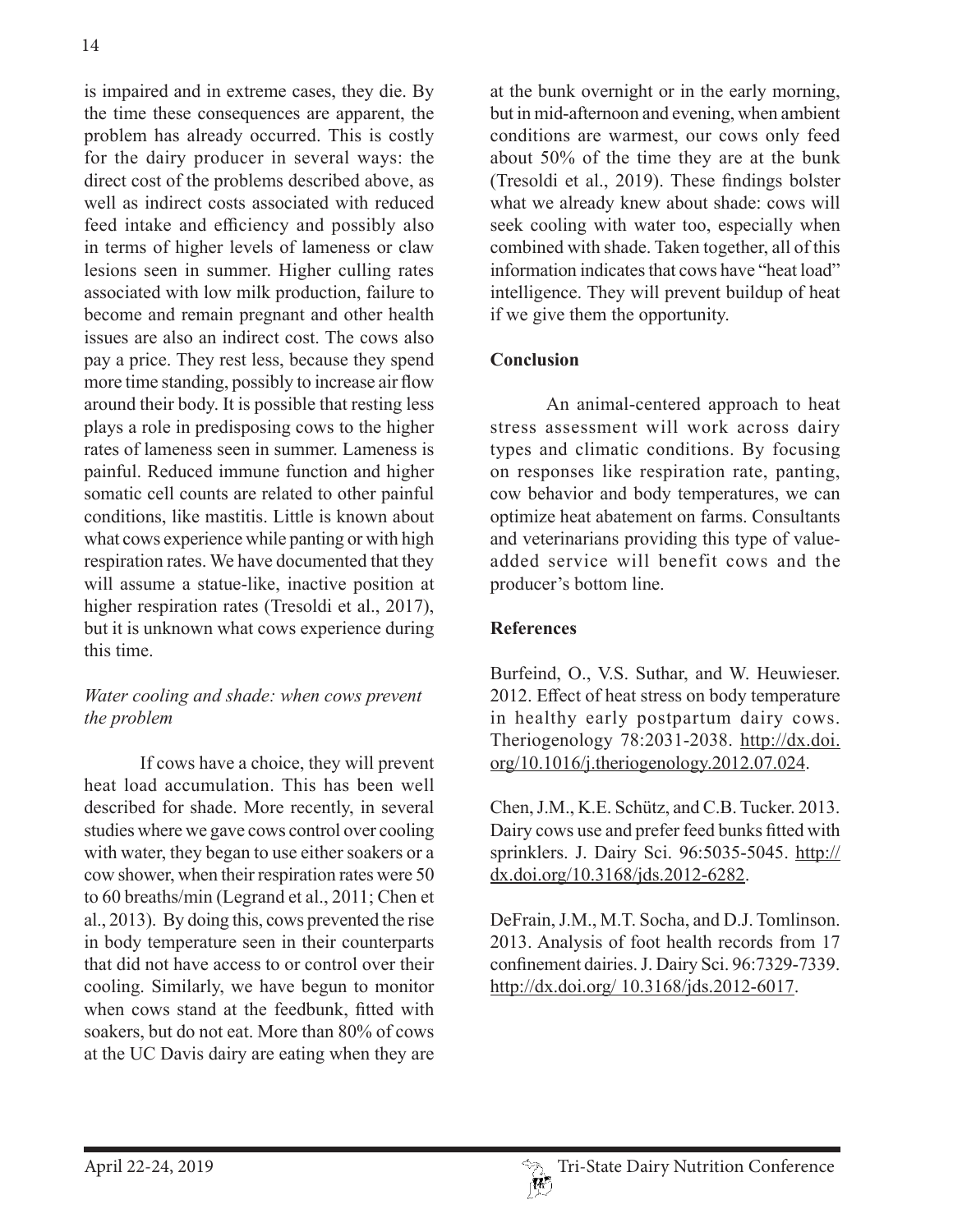Hillman, P.E., C.N. Lee, and S.T. Willard. 2005. Thermoregulatory responses associated with lying and standing in heat-stressed dairy cows. Trans. ASAE 48:795-801. http://dx.doi. org/10.13031/2013.26332.

Legrand, A., K.E. Schütz, and C.B. Tucker. 2011. Using water to cool cattle: Behavioral and physiological changes associated with voluntary use of cow showers. J. Dairy Sci. 94:3376-3386. http://dx.doi.org/10.3168/jds.2010-3901.

Mellor, D.J., and K.J. Stafford. 2004. Animal welfare implication of neonatal mortality and morbidity in farm animals. Vet. J. 168:118-133. https://doi.org/10.1016/j.tvjl.2003.08.004.

Pohl, A., W. Heuwieser, and O. Burfeind. 2014. Technical note: Assessment of milk temperature measured by automatic milking systems as an indicator of body temperature and fever in dairy cows. J. Dairy Sci. 97:4333-4339. http://dx.doi. org/10.3168/jds.2014-7997.

St-Pierre, N.R., B. Cobanov, and G. Schnitkey. 2003. Economic losses from heat stress by US livestock industries. J. Dairy Sci. 86:E52-E77. http://dx.doi.org/10.3168/jds. S0022-0302(03)74040-5.

Tresoldi, G., Schütz, K.E. and C.B. Tucker. 2016. Assessing heat load in drylot dairy cattle: Refining on-farm sampling methodology. J. Dairy Sci. 99:8970-8990. http://dx.doi. org/10.3168/jds.2016-11353.

Tresoldi, G., Schütz, K.E. and C.B. Tucker. 2017. Cow cooling on commercial drylot dairies: A description of 10 farms in California. Calif. Agric. 71:249-255. https://doi.org/10.3733/ ca.2017a0042.

Tresoldi, G., K.E. Schütz, and C.B. Tucker. Submitted to JDS March 21, 2019. Sampling strategy and device accuracy affect vaginal temperautre outcomes in lactating dairy cattle. Manuscript #16667.